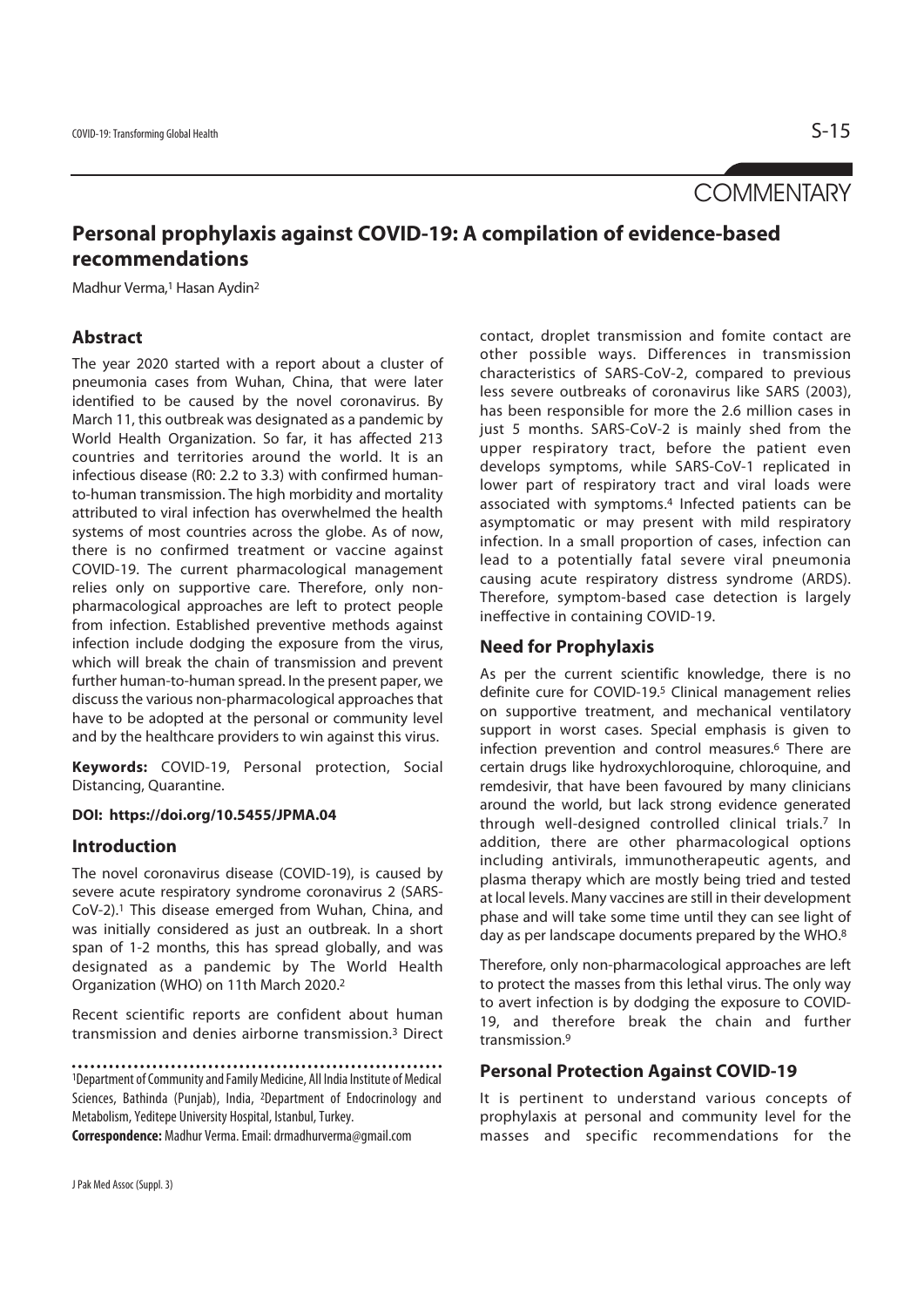**Table:** Non-pharmacological prophylaxis against COVID-19 at personal, community, and healthcare provider (HCP) levels.

| <b>Personal Level</b>         | Communitv                                 | <b>Healthcare providers (HCP)</b>                          |
|-------------------------------|-------------------------------------------|------------------------------------------------------------|
| 1. Voluntary home quarantine  | 1. Coordinate with different stakeholders | 1. Implement triage, early identification, and containment |
| 2. Respiratory hygiene        | 2. Proactive communication                | 2. Apply standard precautions                              |
| 3. Hand hygiene               | 3. Social Distancing                      | 3. Implementing empiric precautions                        |
| 4. Avoid touching the face    | 4. Reduce stigma                          | 4. Collecting and handling laboratory specimens            |
| 5. Adequate food hygiene      | 5. shield extremely vulnerable people     | 5. Implementing administrative controls                    |
| 6. Maintain physical activity |                                           | 6. Management of HCP exposed to the COVID19                |
| 7. Maintain mental health     |                                           |                                                            |
| 8. Timely medical care        |                                           |                                                            |

healthcare providers that are being implemented internationally (Table).

# **A. Necessary protective measures to be adopted at a personal level "for normal people" against COVID-19**

**1. Practice voluntary home quarantine:** it implies social distancing at the individual level, where citizens stay at home except for basic needs, and contribute to breaking of the chain of transmission. Certain historical literature mentions the concept of isolation. The famous medical encyclopaedia "The Canon of Medicine," compiled by Persian scholar Ibn Sina (980-1037), also known as Avicenna, describes the benefits of quarantine to control the spread of diseases.10 He also depicted a method (called as "al-Arba'iniya", that mean "quarantena") to prevent infection through 40-day isolation in hygienic conditions. A recent Cochrane-review compared quarantine vs non-quarantine scenarios and recommends the former, based on the proportions of morbidity and mortality averted compared to the later.11 However, the review also stressed on the fact that the local context is the most pertinent factor that helps in deciding the duration and severity of the restrictions imposed during quarantine/lockdown by the governments. It is because, this kind of quarantine activity is a new experience to most of the people and may have a range of sequelae, some of which may persist even after the imposed restrictions.12

**2. Practice hand hygiene:** It is essentially the first step of prevention. While hand hygiene interventions are effective in reducing spread of diseases, the magnitude of protection offered can vary due to environmental background and compliance by the community. A previous mathematical model predicted an inhibition of a potential pandemic (between 24%-69%), just by increasing the hand-washings by travellers at all airports.13 Another systematic review depicted diminution of both influenza and acute respiratory

infection among school children with hand-hygiene interventions alone.14 It is recommended to frequently wash hands with soap and water for minimum 20 seconds (follow WHO advice), or use an alcohol-based hand-rub and air-dry hands after that.15

**3. Practice respiratory hygiene:** These broadly cover sneezing and coughing etiquettes. Usage of handkerchief or tissue is a prudent behaviour. In case handkerchief or tissue is not available, try covering mouth and nose with a bent elbow. One should not spit at public places, and should dispose these tissues in closed dustbins and wash handkerchief after use.

Further, a plethora of protective barriers are available in the market to facilitate respiratory hygiene although with a questionable effectiveness.<sup>9</sup> Another aspect to consider is comfort in wearing masks, especially among healthcare providers that can affect compliance to their use. Clear communication regarding type of mask to be used by community or by healthcare providers is important.16 This has resulted in excessive stockpiling of the high-efficiency mask by the community, creating a temporary scarcity for healthcare providers.17

**4. Avoid touching the face:** Hands may get infected during various activities, and can transfer the virus to the eyes, nose, or mouth and eventually get access to the body fluids.18 It is encouraged to cover the face with homemade cloth face-coverings at places with low compliance to social distancing measures (e.g., hospitals, markets), where there are large number of asymptomatic carriers, or there is evidence of community transmission.19

**5. Practice adequate food hygiene:** Consume plenty of liquids and nutritious food during lockdown and/or quarantine to boost the immunity and cope-up with the stress. However, there are many myths and beliefs related to food prevailing in the community. Currently, there is no evidence that COVID-19 is transmitted via food. The virus cannot multiply in food; as it requires an animal or human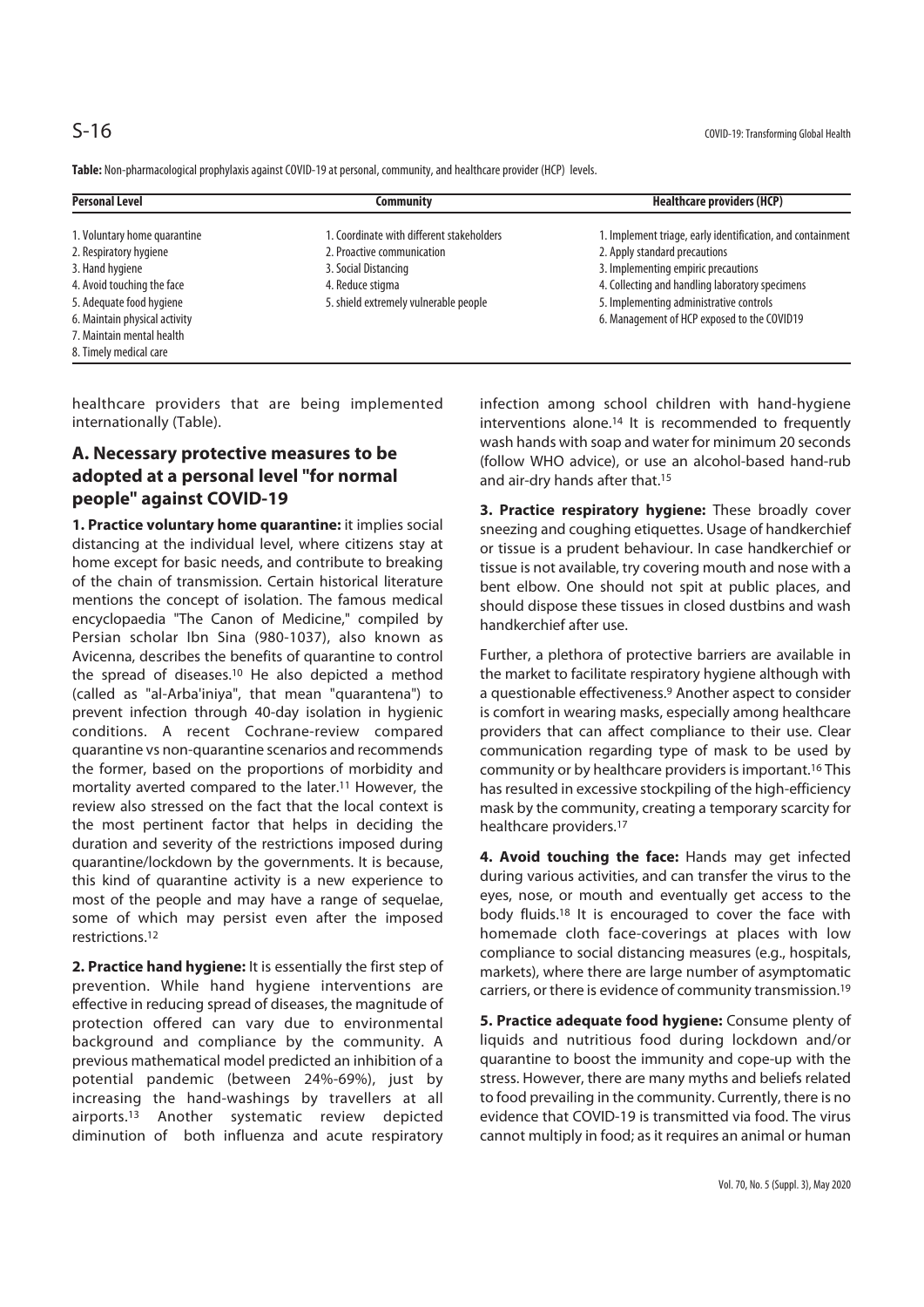host for the same.20 But, the virus may spread during food handling. So, adoption of simple habits like washing of hands while handling food before and during cooking, and the use of different utensils for raw and cooked foods is vital. WHO clarifies that even in areas experiencing outbreaks, meat products can be safely consumed during the pandemic.

**6. Maintain physical activity:** Increased stress, disruption of daily routine, decreased access to gym, closure of workplaces, and decreased physical activity can have antagonistic effects on the overall health and wellbeing of people who are otherwise physically active in normal days. Therefore, physical activity and relaxation techniques are encouraged during this time as they facilitate mindfulness and protect the health of an individual. WHO recommends 150 minutes of moderateintensity, or 75 minutes of vigorous-intensity physical activity per week, or a combination of both. If a regular schedule is followed at home, then complying to these recommendations is feasible with limited equipment.21

**7. Maintain mental health:** COVID-19 pandemic is oncein-a-lifetime event for many. Such an overwhelming situation can have an impact on the mental health of people, causing fear, confusion, boredom, loneliness, or stigma, and their community with an impact on economy, academics, and scarcity of daily necessities.22 People may find it difficult to cope up with distress, which may later on translate into a range of psychiatric conditions including depression, anxiety, annoyance, and disappointments, increase in substance abuse, and even insubordination to the local administration's directives.23 Therefore, it is pertinent to have a concurrent mental healthcare approach during such crucial times. People should be repeatedly sensitised to support one-another, irrespective of the race, societal backgrounds and status of disease. One should only follow the advice and share the information provided by trusted sources about the current status of pandemic.

**8. Timely medical care:** Prefer staying indoors if you feel unwell. Medical care should be sought if the patient develops fever, cough, and difficulty in breathing. It is vital to follow the advice of the doctors on duty as they have the latest information pertaining to the pandemic.

## **B. Community prophylaxis**

Certain measures need to be adopted to strengthen the preparedness in the community. However, every care must be taken while adapting these recommendations and considering the risk levels, community's cognizance, desires, national and sub-national preparedness, along

with the current local situations.

**1. Coordinate with different stakeholders:** To substantiate the preparation against the pandemic, ensuring timely response is important. It is crucial to connect and coordinate with different stakeholders, who can be of any help. It should be emphasised that health system should focus on empowering the community so that they can lead the local advocacy campaigns for behaviour change, and minimise collateral damage.

**2. Proactive communication:** Administration should actively engage the community stakeholders in the response process, and promote a two-way communication. This platform can help to increase the awareness in the community of the impending risk, and also understand their behaviour towards the pandemic, existing inhibitions, unmet needs, and mental gaps. Health advocacy programmes should be tailored as per the local circumstances to spread accurate information. Affected populations should be involved from the very beginning and this should be done via multiple routes and levels.

**3. Social distancing:** It is defined as "the process of deliberately increasing the physical space between people to avoid spreading illness".24 The term "socialdistancing" is actually a misnomer, and the term "physical-distancing" should be preferred. It is implemented in public places where we can expect a crowd of people at different times. The current recommendations suggest a minimum distance of at least six feet between people to call it effective. The effectiveness of social distancing in pandemic containment has been supported by previous research.11,12 Certain European countries have witnessed an unmanageable number of cases that doubled every 3- 4 days, just because of the delays in implementation of this. But, quarantine practiced though social distancing along with other factors like greater duration of confinement, inadequate supplies, difficulty securing medical care and medications, and resulting financial losses have their own implications. The administrations should strategise their plans to getting back to normal at the earliest with minimal disruption.

**4. Reduce stigma:** Infected patients are under stress and try to evade social interactions and many a times may do not even disclose their actual symptoms due to fear of disease-related stigma. This increases the chances of community transmission. Frequent empathetic communication with such patients can help to reduce stigma, facilitating social assistance and catering to basic needs. Stigma can derail social cohesion and therefore,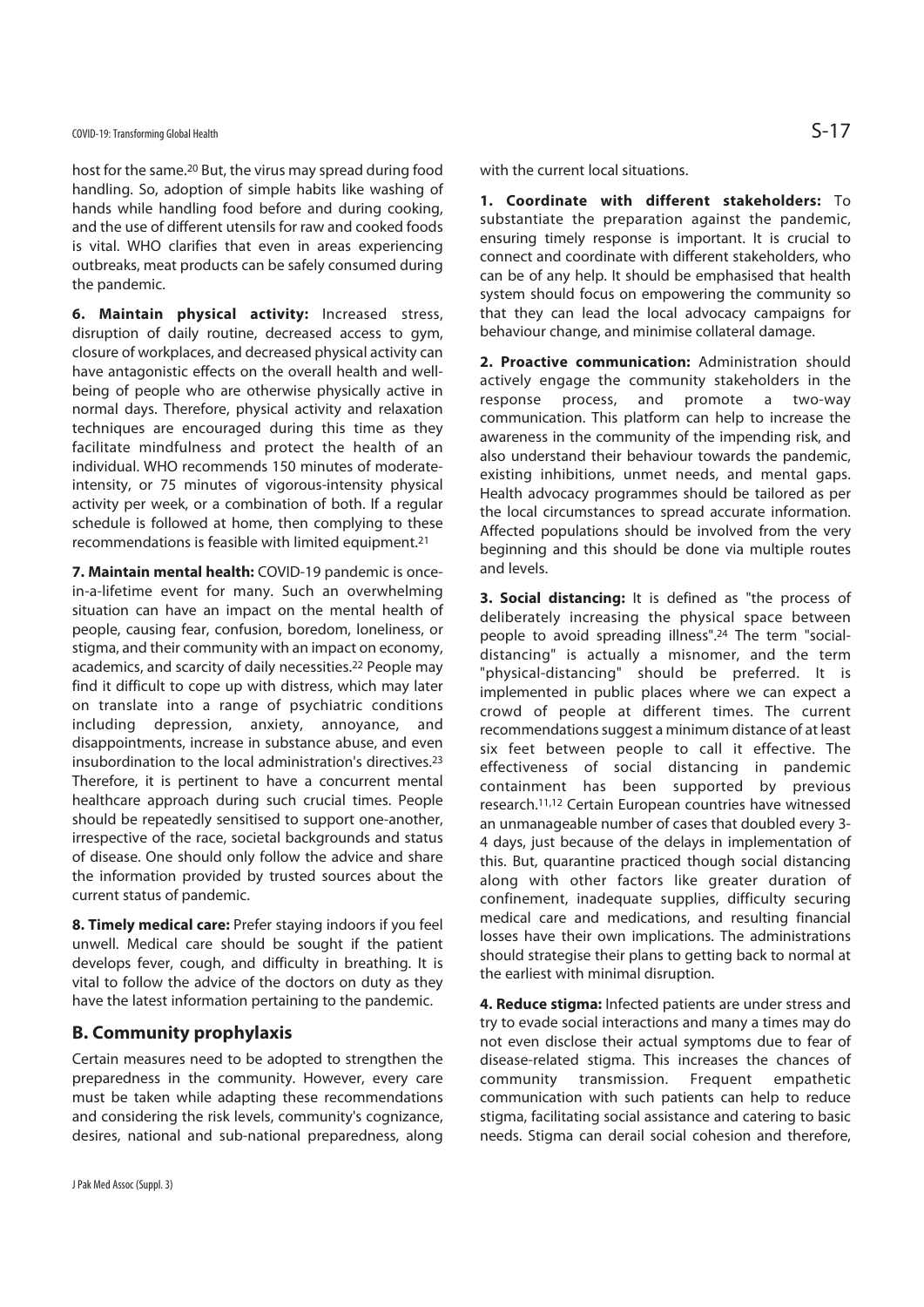precise description of the pandemic can help decrease chaos, avoid misinterpretations of the information, and reduce stigma.22

**5. Shield extremely vulnerable people:** Shielding is a measure used to protect vulnerable people, including children, who are at a very high risk of severe illness from COVID-19 because they have an underlying health condition. It includes minimising all interactions to protect them from coming into contact with the virus. Such groups include solid organ transplant recipients, people with malignancies, respiratory diseases, rare diseases or congenital errors of metabolism, those on immunosuppression therapies, and pregnant women with significant heart disease.<sup>9</sup> These people should be counselled adequately and encouraged to stay at home; avoid community interactions for a period of at least 12 weeks (this time period is subject to change). Communities should also support people who provide essential services to such groups.

# **C. Prophylaxis for Healthcare providers**

Healthcare providers (HCP) are leading the fight against the COVID-19 around the world. They are regularly exposed to hazards, making them highly susceptible to infections. Therefore, we recommend the following principles of personal prophylaxis:

**1. Implement triage, early identification, and containment:** All patients having symptoms as per the standard case definition, must be considered as a case of COVID-19, until proven otherwise. Such patients must be immediately isolated (source control) and managed after ensuring standard safety precautions. To assist in the early case recognition, the following protocols are recommended:25

i. Encourage healthcare providers to be vigilant and upto-date regarding the disease and its management protocol

ii. Establish a well-equipped fever clinic at the entrance to the centre

iii. Maintain a uniform database of patients who visited these clinics with the help of the latest standard screening tool

iv. Display adequate Information, Education, and Communication (IEC) material at conspicuous places in the health-facilities

v. Continue to maintain the empathetic nature and ensure that the suspected or a confirmed case does not feel stigmatised

**2. Apply standard precautions:** Patients should be encouraged to practice appropriate hand and respiratory hygiene. Use personal protective equipment (PPE) according to the risk of the patient, apart from the usual injection safety practices, biomedical waste management, decontamination, and sterilization procedures.25

HCP should apply WHO's '5 moments for hand hygiene" approach, before and after touching a patient, before and after performing any clinical procedure and exposure to body fluid.26 The correct use of PPE also helps reduce the spread of pathogens. PPE's effectiveness depends strongly on adequate and regular supplies, adequate staff training, appropriate hand hygiene, and appropriate human behaviour.

**3. Implementing empiric precautions:** These should be adopted by all the HCPs. This includes contact and droplet precautions, airborne precautions for aerosol-generating procedures, community surveillance, and contact-tracing activities. HCPs should have access to PPE, especially medical masks/respirators, gloves, long-sleeved gown, and face shield.27 However, the PPEs should be used rationally based on the risk profile of the HCP.28 In case of shortage, it is advised to reuse N95 masks and respirators after following prescribed guidelines.<sup>29</sup> The HCPs should be trained on donning and doffing techniques beforehand.30 HCPs should refrain from touching body parts and mobile phones with their gloves on.

**4. Collecting and handling laboratory specimens:** All specimens collected for laboratory investigations should be regarded as potentially infectious and HCPs should strictly follow standard precaution measures and biosafety practices to minimise the possibility of exposure to pathogens.<sup>31</sup>

**5. Implementing administrative controls:** HCPs at administrative positions should ensure the safety of the frontline workers through protocols and logistics support. This includes establishing sustainable guidelines in view of local and national conditions; IEC activities; facilitation of prompt laboratory testing; prevention of overcrowding, and provision of dedicated waiting areas and appropriate isolation for patients; and ensure adequate supplies of PPE (PPE Burn Rate Calculator).32

**6. Management of HCPs exposed to COVID-19 virus:** It is recommended to regularly use the exposure risk assessment tool for categorising such HCPs,<sup>33</sup> as the management varies accordingly.

a. Recommendations for HCPs at high-risk for infection:

• Stop all healthcare interactions with patients for a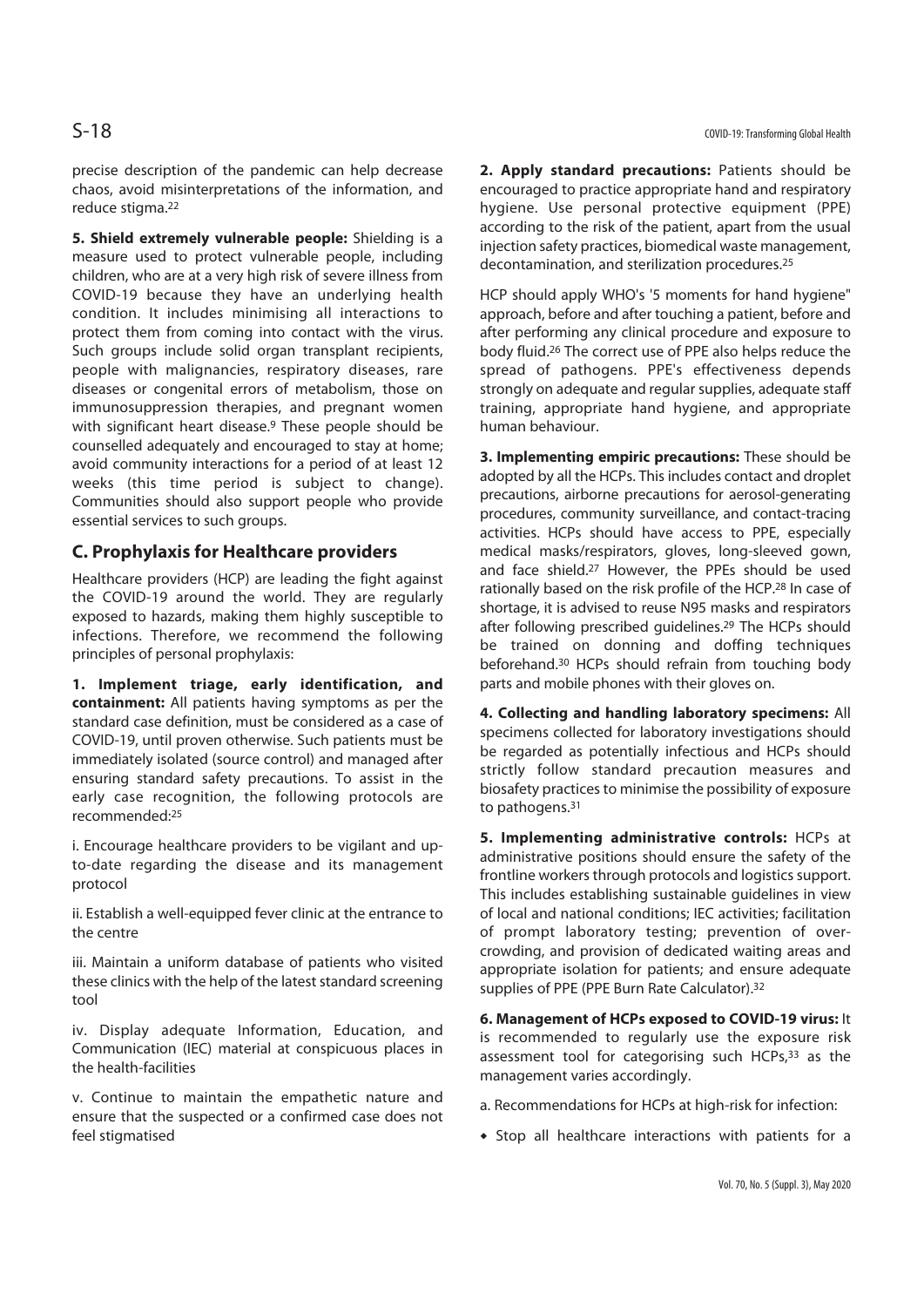## COVID-19: Transforming Global Health  $S-19$

period of 14 days after the last day of exposure to a confirmed COVID-19 patient;

- Be tested for COVID-19;
- $\triangle$  Quarantine for 14 days in a designated setting.

b. Recommendations for health workers at low-risk for COVID-19:

• Self-monitor temperature and respiratory symptoms daily for 14 days after the last day of exposure to a COVID-19 patient;

 $\bullet$  Reinforce contact and droplet precautions when caring for all patients with acute respiratory illness;

 $\bullet$  Reinforce airborne precautions for aerosol-generating procedures on all suspected and confirmed COVID-19 patients;

- $\bullet$  Reinforce the recommended use of PPE;
- Apply WHO's " 5 Moments for Hand Hygiene";
- $\bullet$  Practice respiratory etiquette at all times.

Being in quarantine or isolation can be very stressful for the HCPs and may take a toll on their mental health. It is important that their health system should:

 $\bullet$  Provide psychosocial support to such HCPs, during quarantine or in isolation.

• Provide compensation for the period of quarantine and for the duration of illness to help them sustain

 $\bullet$  Provide a review of infection prevention and control (IPC) training for the healthcare staff.

### **References**

- 1. Kucharski AJ, Russell TW, Diamond C, Liu Y, Edmunds J, Funk S, et al. Early dynamics of transmission and control of COVID-19: a mathematical modelling study. Lancet Infect Dis 2020;S1473- 3099(20)30144-4. doi: 10.1016/S1473-3099(20)30144-4.
- 2. World Health Organization. WHO Timeline COVID-19 [Internet] 2020 [cited 2020 Apr 25] Available from: https://www.who.int/newsroom/detail/08-04-2020-who-timeline---covid-19
- 3. World Health Organization. Modes of transmission of virus causing COVID-19: implications for IPC precaution recommendations [Internet] 2020 [cited 2020 Apr 25]. Available from: https://www.who.int/news-room/commentaries/detail/modes-oftransmission-of-virus-causing-covid-19-implications-for-ipcprecaution-recommendations
- 4. Gandhi M, Yokoe DS, Havlir D V. Asymptomatic transmission, the Achilles' heel of current strategies to control Covid-19. N Engl J Med 2020. doi: 10.1056/NEJMe2009758
- 5. National Institute of Health. COVID-19 Treatment Guidelines [Internet] 2020 [cited 2020 Apr 22]. Available from: https://covid19treatmentguidelines.nih.gov/introduction/
- 6. Government of India, Ministry of Health & Family Welfare Directorate General of Health Services (EMR Division). Revised

Guidelines on Clinical Management of COVID - 19 [Internet]. 2020 Mar 31 [cited 2020 Apr 21]. Available from: https://www.mohfw.gov.in/pdf/RevisedNationalClinicalManage mentGuidelineforCOVID1931032020.pdf

- 7. Centre for Disease Control Atlanta. Therapeutic Options for COVID-19 Patients [Internet]. 2020 [cited 2020 Apr 18]. Available from: https://www.cdc.gov/coronavirus/2019-ncov/hcp/therapeuticoptions.html
- 8. World Health Organization. Landscape documents [Internet] 2020 [cited 2020 Apr 18]. Available from URL: https://www.who.int/ blueprint/priority-diseases/key-action/novel-coronaviruslandscape-ncov.pdf
- 9. British Medical Journal. BMJ Best Practices: Coronavirus disease 2019 (COVID-19) [Internet]. 2020 [cited 2020 Apr 18]. Available from URL: https://bestpractice.bmj.com/topics/engb/3000168/pdf/3000168/Coronavirus disease 2019 %28COVID-19%29.pdf.
- 10. Tschanz DW. Arab roots of European medicine. Heart Views 2003 Apr  $1:4(2)$ :9
- 11. Nussbaumer-Streit B, Mayr V, Dobrescu AI, Chapman A, Persad E, Klerings I, et al. Quarantine alone or in combination with other public health measures to control COVID-19: a rapid review. Cochrane Database Syst Rev 2020;4:CD013574. doi: 10.1002/14651858.CD013574.
- 12. Lewnard JA, Lo NC. Scientific and ethical basis for socialdistancing interventions against COVID-19. Lancet Infect Dis 2020. doi: 10.1016/S1473-3099(20)30190-0.
- 13. Nicolaides C, Avraam D, Cueto-Felgueroso L, González MC, Juanes R. Hand-hygiene mitigation strategies against global disease spreading through the air transportation network. Risk Anal 2020;40:723-740. doi: 10.1111/risa.13438.
- 14. Warren-Gash C, Fragaszy E, Hayward AC. Hand hygiene to reduce community transmission of influenza and acute respiratory tract infection: a systematic review. Influenza Other Respir Viruses 2013;7:738-49. doi: 10.1111/irv.12015.
- 15. World Health Organization. Save Lives: Clean Your Hands [Internet] 2020 [cited 2020 Apr 18]. Available from: https://www.who.int/infection-prevention/campaigns/cleanhands/en/
- 16. Zayas G, Dimitry J, Zayas A, O'Brien D, King M. A new paradigm in respiratory hygiene: increasing the cohesivity of airway secretions to improve cough interaction and reduce aerosol dispersion. BMC Pulm Med 2005;5:11. doi: 10.1186/1471-2466-5-11.
- 17. World Health Organization. Advice on the use of masks in the context of COVID-19: interim guidance-2 [Internet] 2020 Apr 06 [cited 2020 Apr 18]. Available from URL: https://apps.who.int/iris/rest/bitstreams/1274280/retrieve
- 18. Srivastav A, Santibanez TA, Lu PJ, Stringer MC, Dever JA, Bostwick M, et al. Preventive behaviors adults report using to avoid catching or spreading influenza, United States, 2015-16 influenza season. PLoS One 2018;13:e0195085. doi: 10.1371/journal.pone.0195085.
- 19. Day M. Covid-19: identifying and isolating asymptomatic people helped eliminate virus in Italian village. BMJ 2020;368:m1165. doi: 10.1136/bmj.m1165.
- 20. Al Jawaldeh A, Osman D, Tawfik A, World Health Organization RO for the EM. Food and nutrition surveillance systems: technical guide for the development of a food and nutrition surveillance system for countries in the Eastern Mediterranean Region [Internet] 2013 [cited 2020 Apr 18]. Available from URL: https://apps.who.int/iris/handle/10665/119995
- 21. World Health Organization. Stay physically active during selfquarantine [Internet] 2020 [cited 2020 Apr 18]. Available from: http://www.euro.who.int/en/health-topics/health-